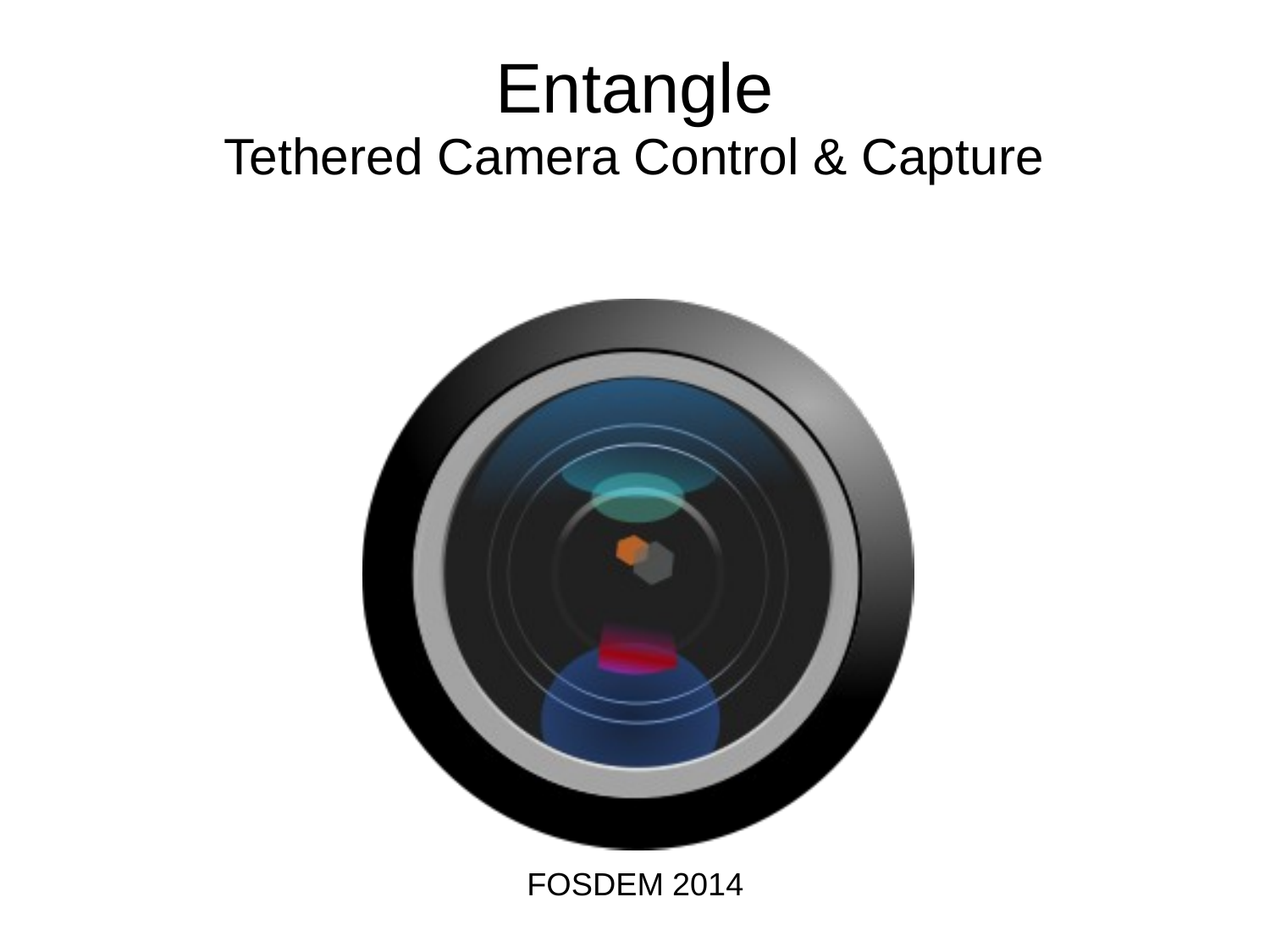# Usage Scenarios

- Macro photography
- Studio photography
- Stop motion animation
- Astronomical photography

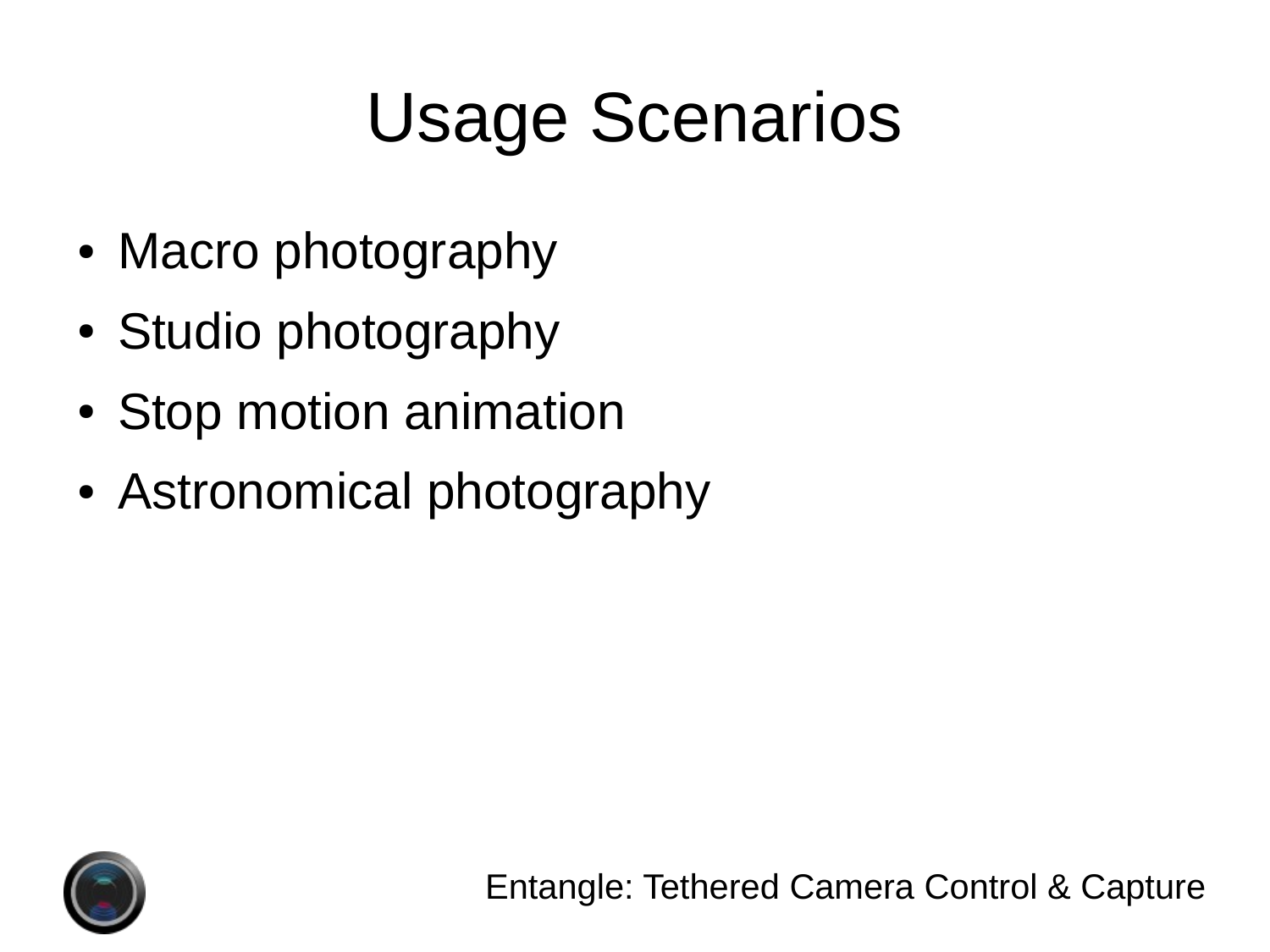# Core capabilities

- Shutter trigger
- Live preview
- Image download
- Camera configuration
- Colour management
- Raw file formats

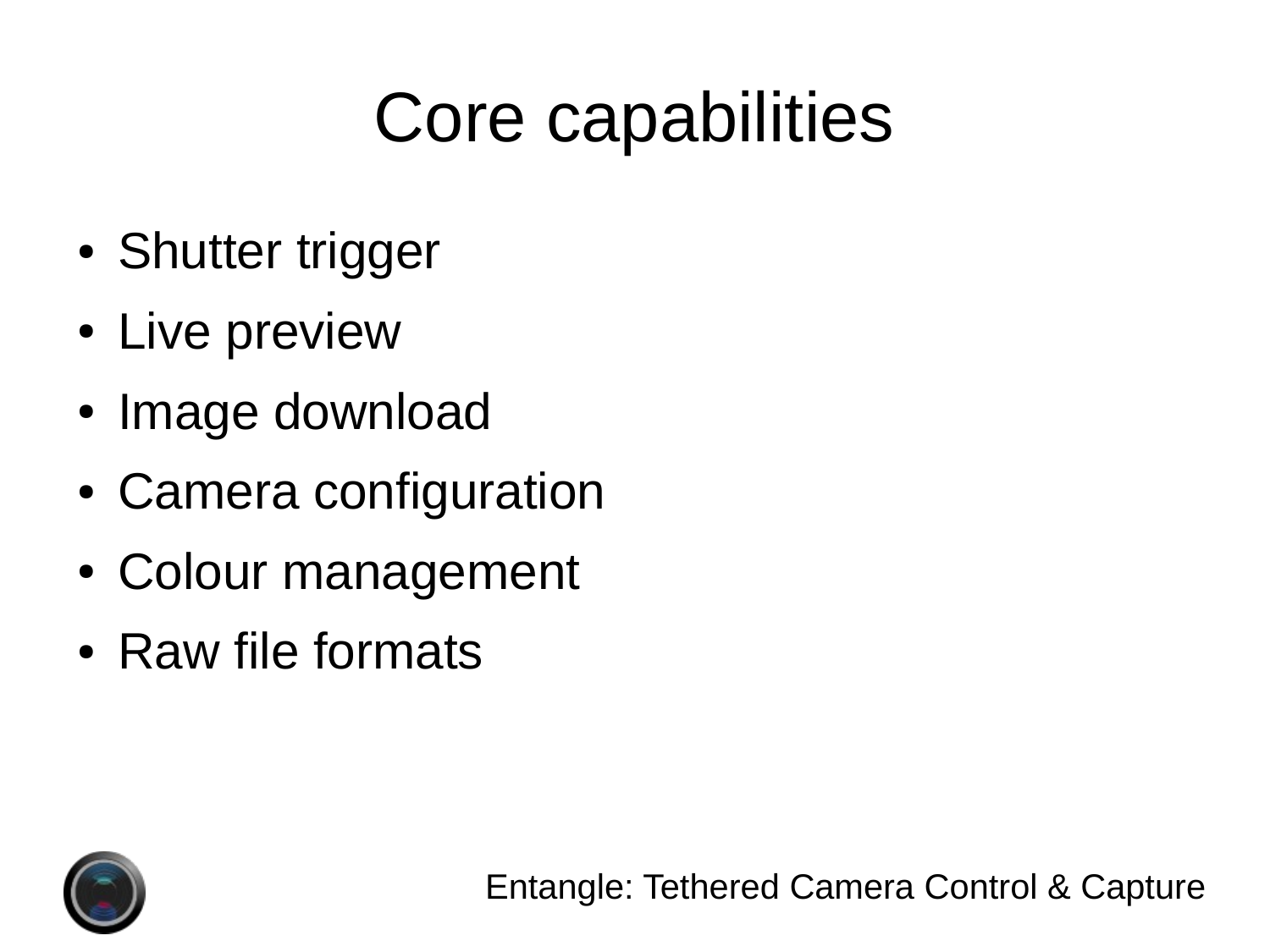# Architecture

- Backend camera / image management
	- LibGPhoto2
	- GDK-Pixbuf
	- LCMS
	- GExiv2
	- LibRaw
- Frontend desktop interface:
	- GTK-3
	- PEAS

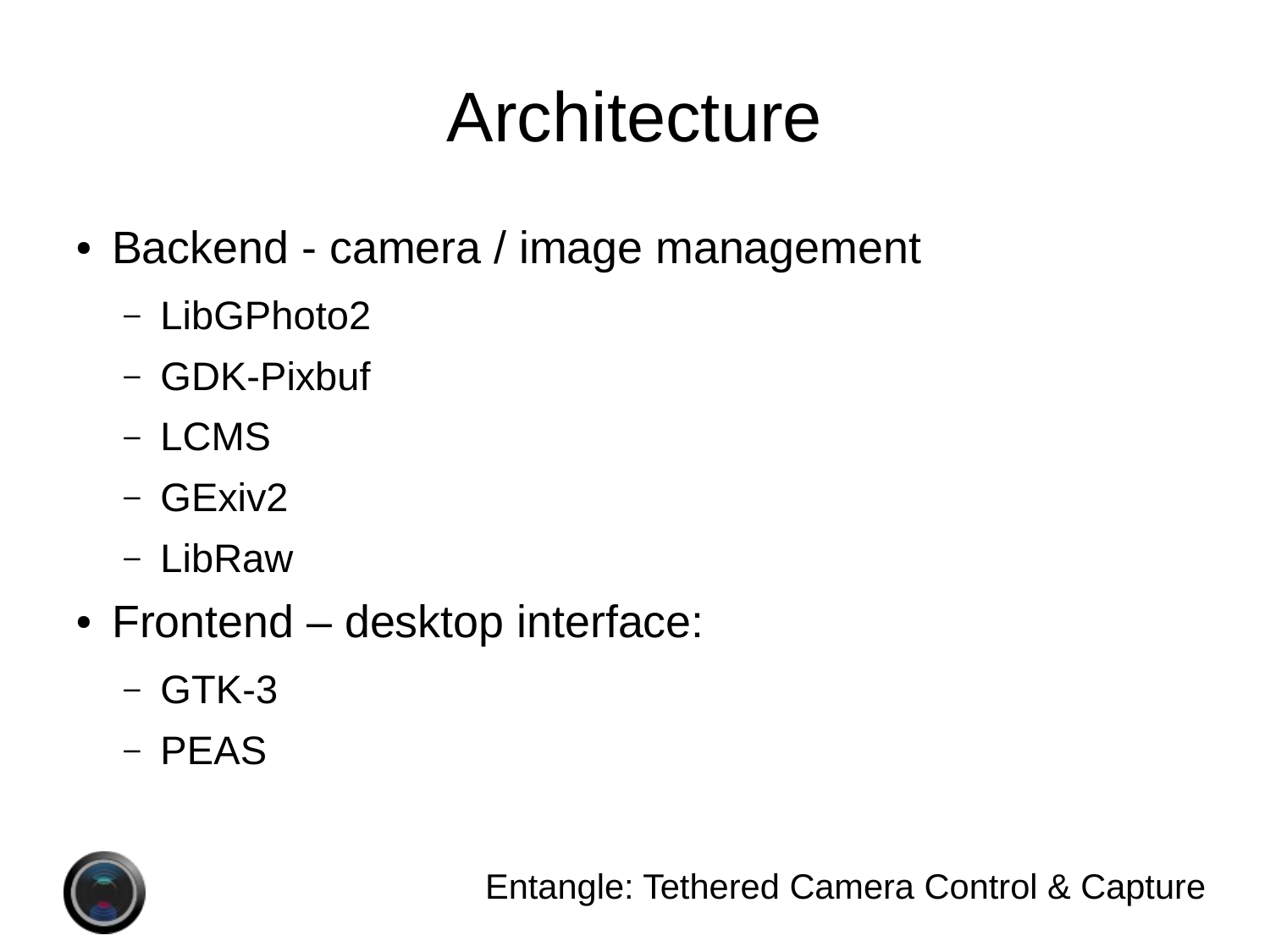# **Plugins**

- Infrastructure
	- PEAS library
	- GObject Introspection
	- GJS (JavaScript)
- Arbitrary extension of UI features

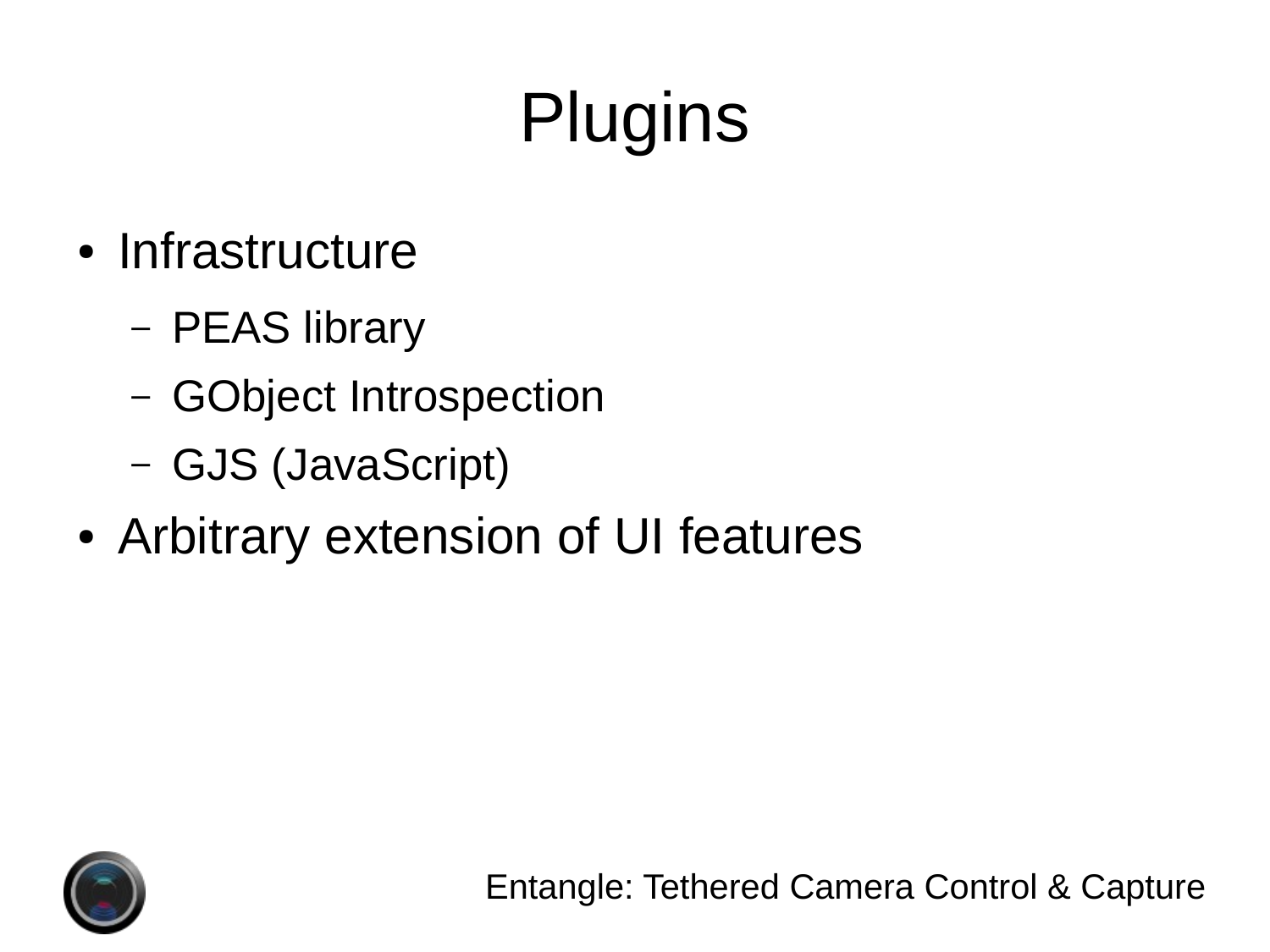### Future work: camera

- Auto bracketing
	- ISO / shutter speed / aperture / flash power
- Auto focus stacking
	- Auto-adjust focus between series of shots
- Auto batch
	- Capture timed sequence

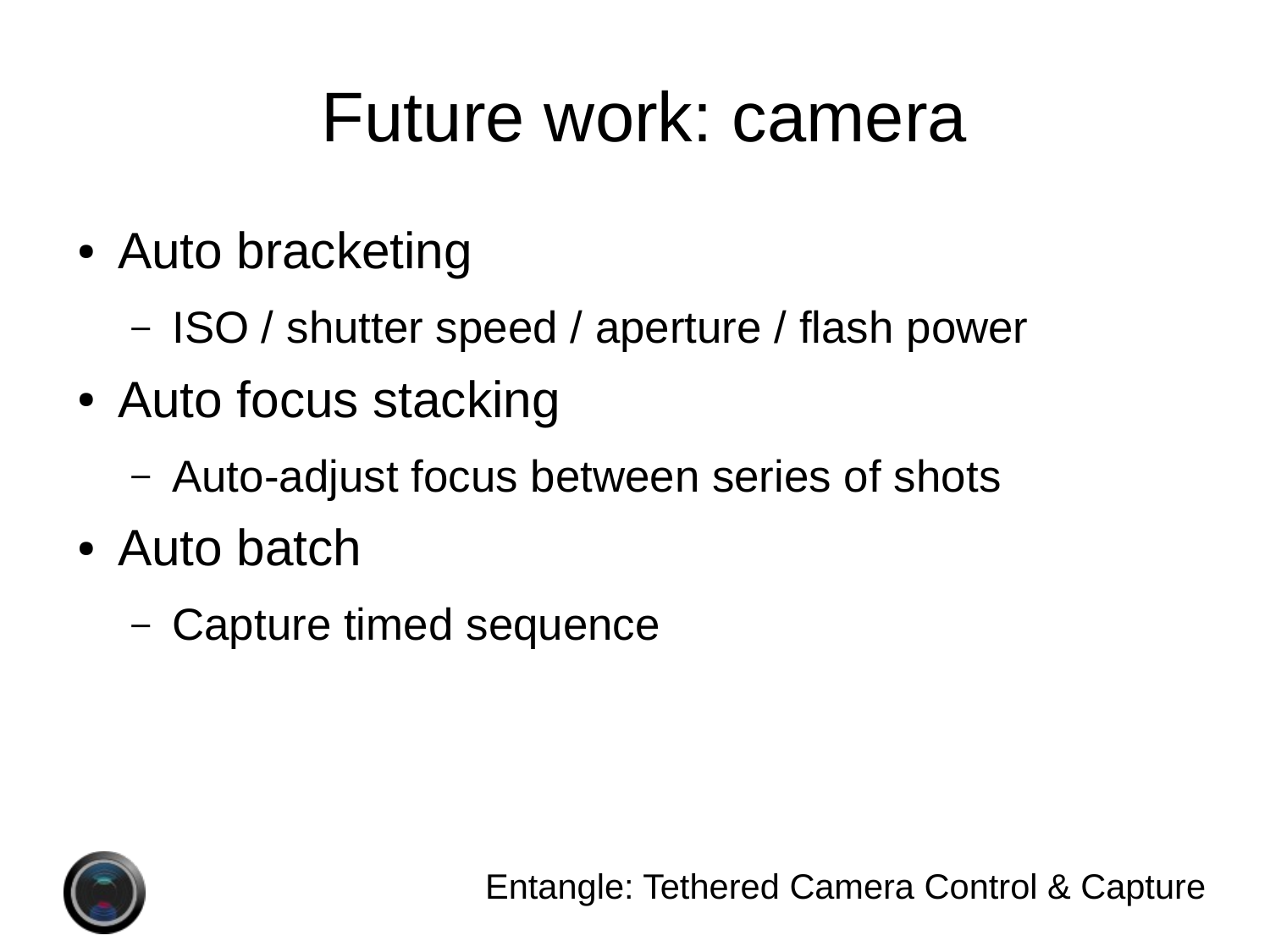# Future work: user interface

- Simplified configuration panels
- User customized panels
- IPv4 enabled cameras
- GIMP plugin

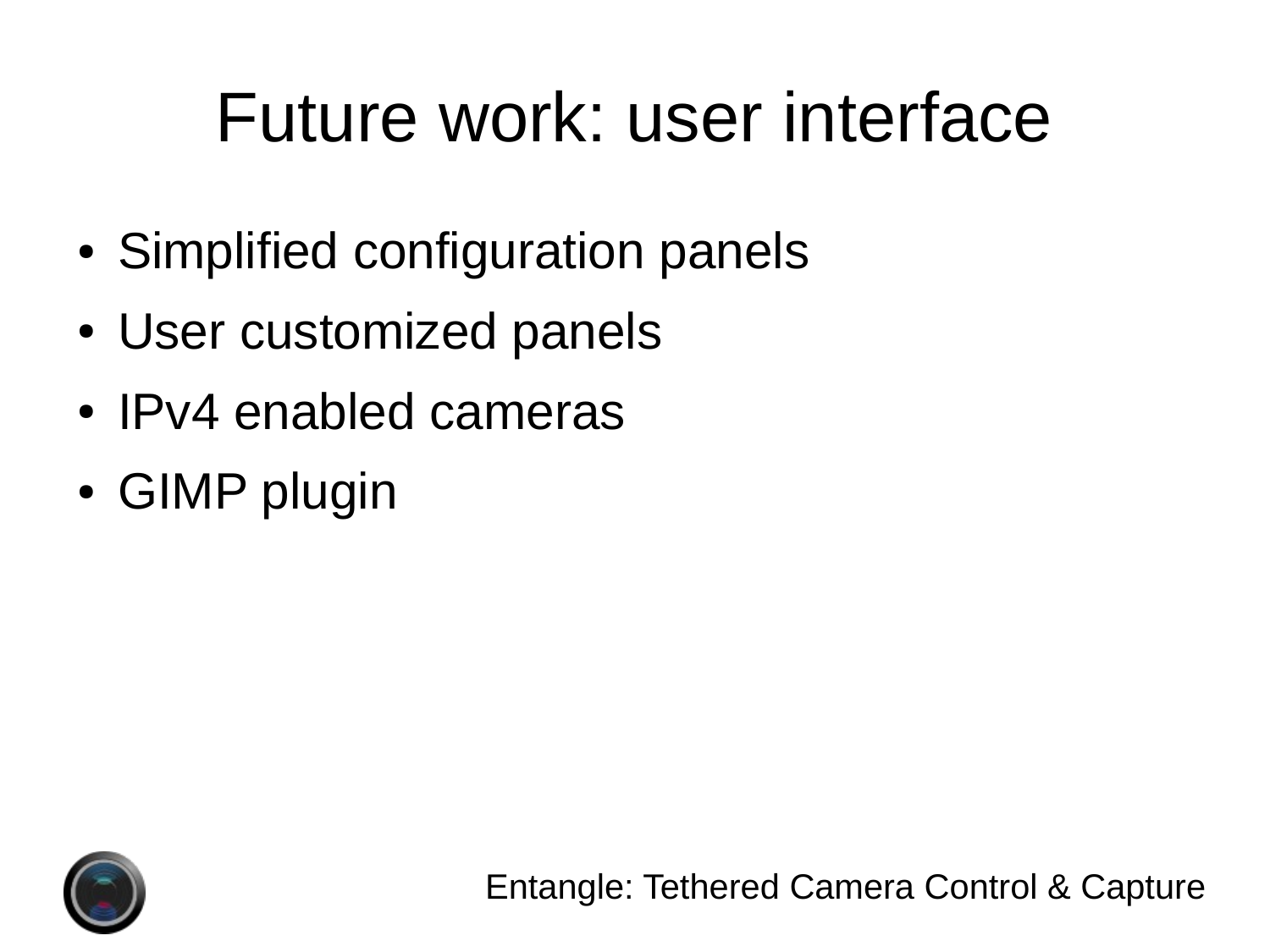# Live Demo

• Will the curse of the live demo strike us?



Entangle: Tethered Camera Control & Capture